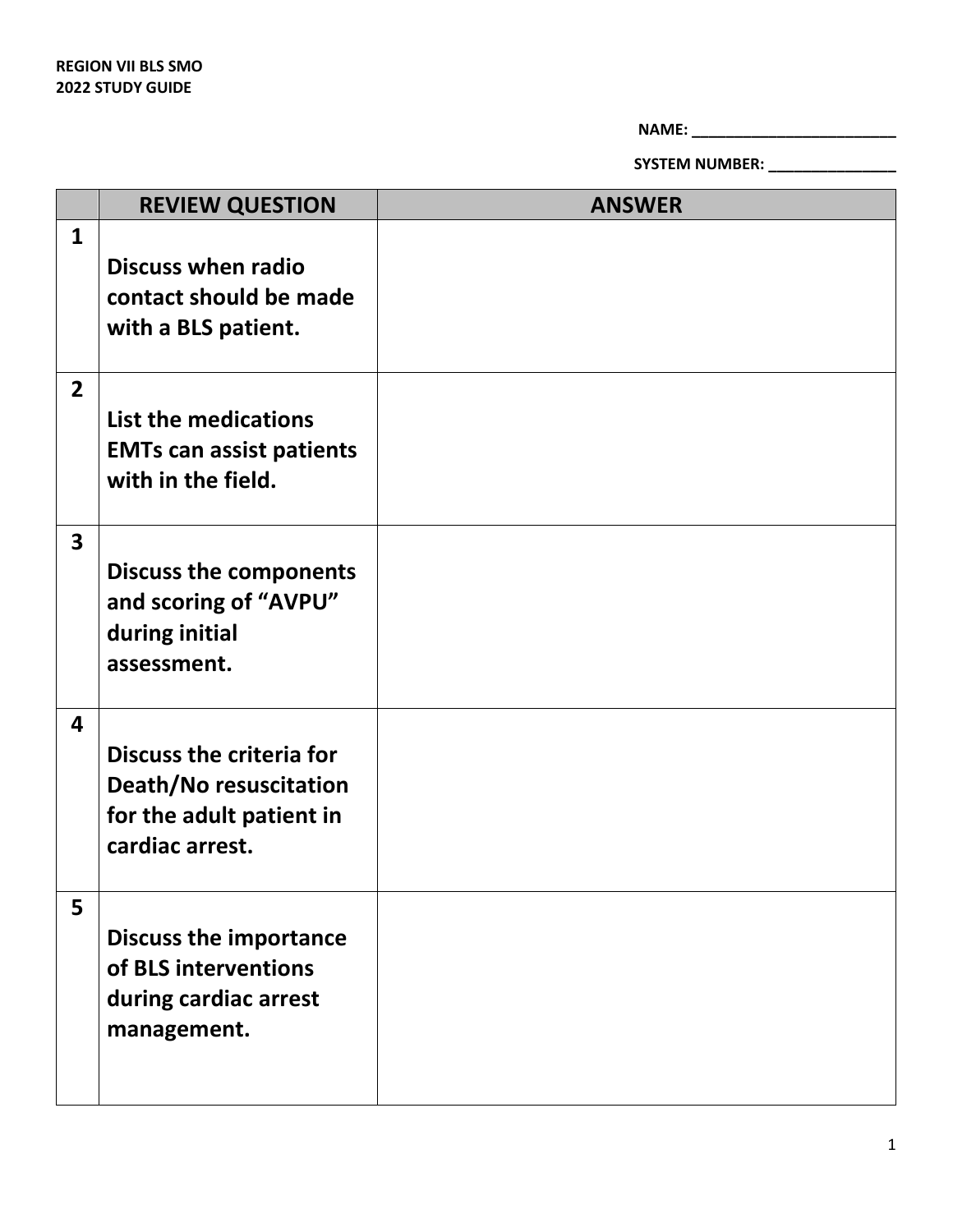| 6                       | <b>Discuss the treatment</b><br>for suspected cardiac<br>patient with chest pain.                                                                                                                                  |  |
|-------------------------|--------------------------------------------------------------------------------------------------------------------------------------------------------------------------------------------------------------------|--|
| $\overline{\mathbf{z}}$ | <b>Compare &amp; contrast the</b><br>treatment for VAD/LVAD<br>patients who have<br>device failure or<br>problems with<br>circulation and/or<br>perfusion & the<br>preferred transport site<br>for these patients. |  |
| 8                       | List the different types of<br>supraglottic airways.                                                                                                                                                               |  |
| 9                       | <b>Discuss pediatric</b><br>hemodynamic<br>compromise as<br>evidenced by vital signs.                                                                                                                              |  |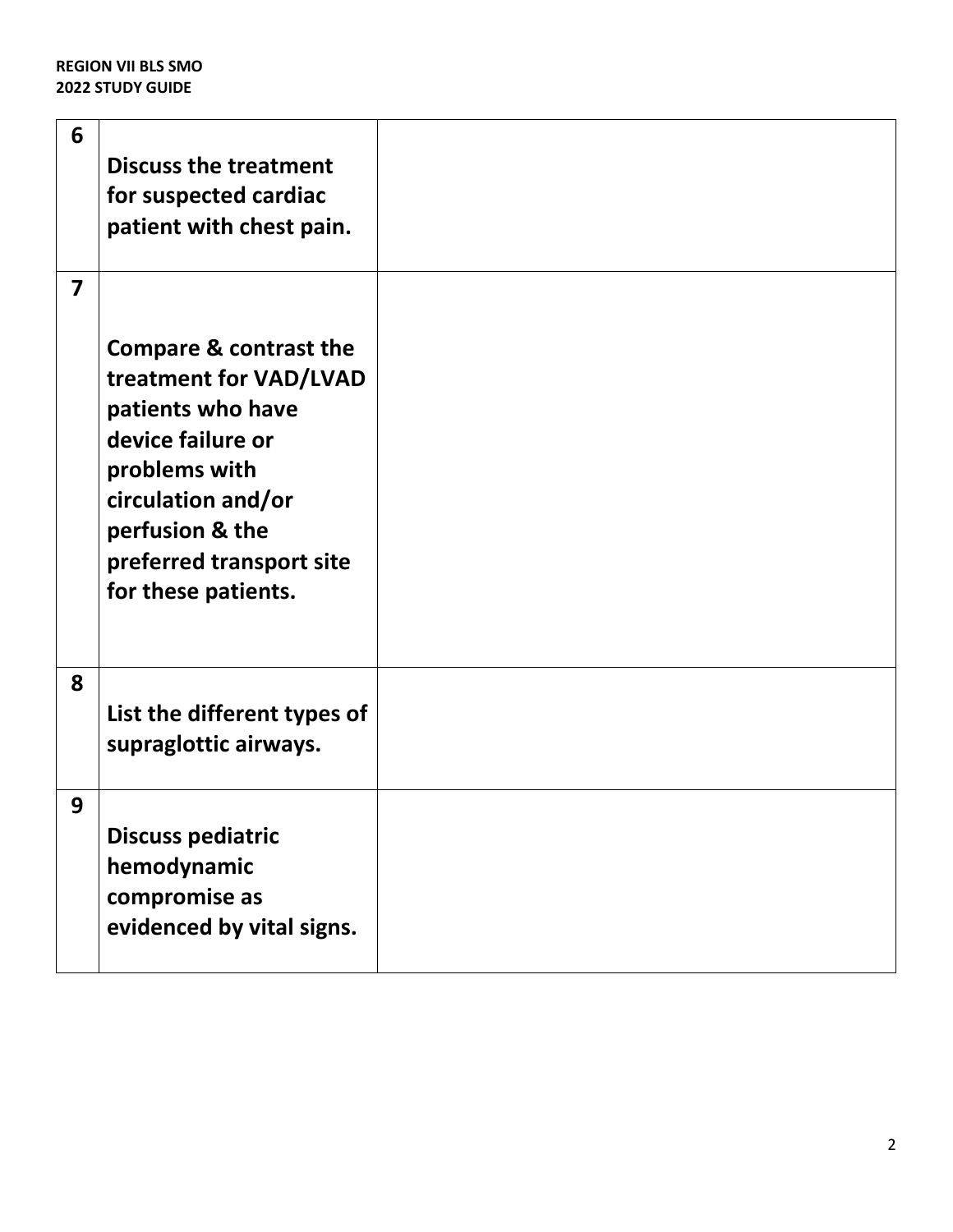| 10 | List the assessments that<br>should be made in<br>determining whether the<br>patient requires spine<br>motion restriction &<br>discuss the procedure for<br>maintaining during<br>transport. |  |
|----|----------------------------------------------------------------------------------------------------------------------------------------------------------------------------------------------|--|
| 11 | List the types of abuse<br>that require EMS<br>reporting as mandated<br>reporters.                                                                                                           |  |
| 12 | <b>Discuss the treatment</b><br>for a patient with a taser<br>injury.                                                                                                                        |  |
| 13 | <b>Discuss the treatment of</b><br>a patient with frostbite<br>or cold emergency.                                                                                                            |  |
| 14 | List the five (5) P's for<br>assessing a crush injury.                                                                                                                                       |  |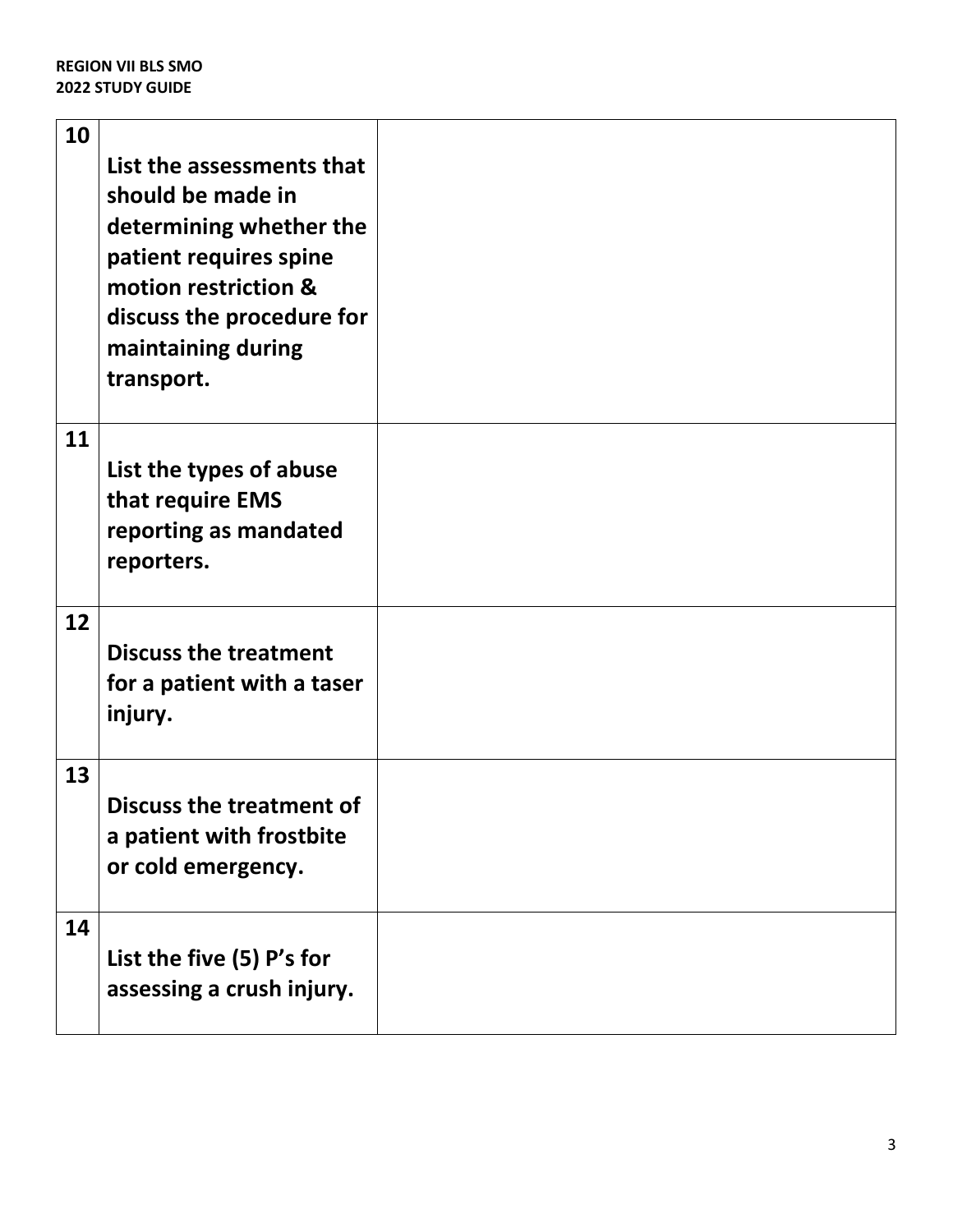| 15 | <b>Discuss the criteria used</b><br>to evaluate when<br>assessing blast injuries.                                                   |  |
|----|-------------------------------------------------------------------------------------------------------------------------------------|--|
| 16 | Discuss the four (4)<br>categories of adult<br>respiratory distress.                                                                |  |
| 17 | <b>Discuss the prehospital</b><br>treatment for an adult<br>with acute asthma.                                                      |  |
| 18 | <b>Discuss drug overdose</b><br>and poisoning<br>treatment.                                                                         |  |
| 19 | <b>Discuss risk factors that</b><br>place patients with<br>traumatic injuries at<br>higher risk for rapid<br>deterioration & death. |  |
| 20 | <b>Discuss the treatment</b><br>for pediatric seizures.                                                                             |  |